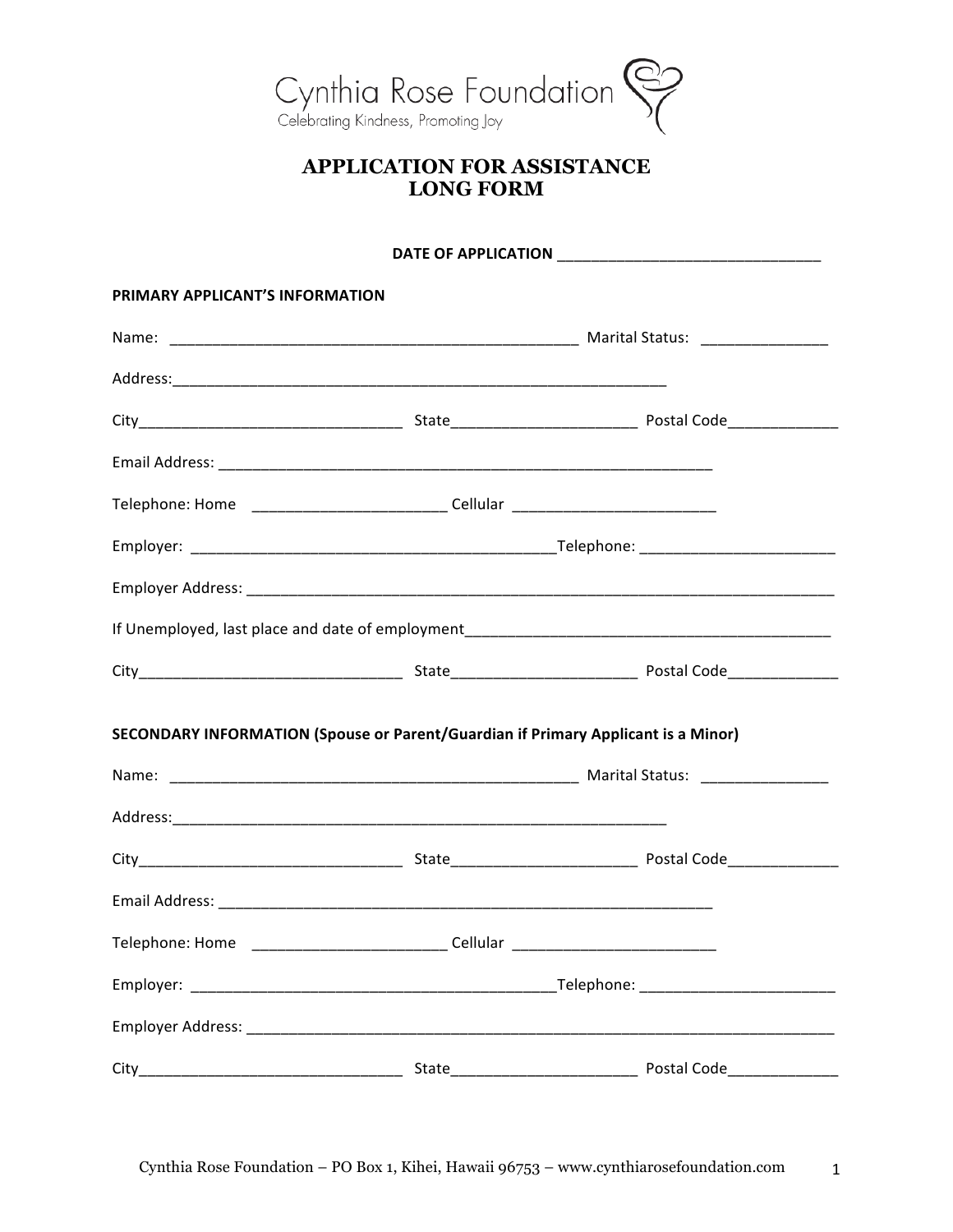

| Who referred you to the Cynthia Rose Foundation?                                                     |                                                                                |       |
|------------------------------------------------------------------------------------------------------|--------------------------------------------------------------------------------|-------|
|                                                                                                      |                                                                                |       |
|                                                                                                      |                                                                                |       |
|                                                                                                      |                                                                                |       |
|                                                                                                      |                                                                                |       |
| Total annual household income of applicant or parent(s)/guardian: \$________________________________ |                                                                                |       |
| Monthly Expenses (Please list each expense - ex: Rent, Utilities, Gas, FoodEtc.):                    |                                                                                |       |
|                                                                                                      | ________________________Utilities                                              |       |
|                                                                                                      |                                                                                |       |
| _______________Car Payment   _________________Education Expenses   _______________Credit Cards       |                                                                                |       |
| _____________Other (Specify) _______________Other (Specify) ______________Other (Specify)            |                                                                                |       |
| Dependent Children (Please list name(s), date of birth and gender):                                  |                                                                                |       |
|                                                                                                      |                                                                                |       |
| Is Applicant or parent(s)/guardian receiving any type of aid? YES_________ NO_______                 |                                                                                |       |
| If Yes, Please specify amount: _____________Public Aid ____________Welfare ______________Food Stamps |                                                                                |       |
|                                                                                                      | Social Security _____________Unemployment Insurance ____________Union Benefits |       |
|                                                                                                      |                                                                                | Other |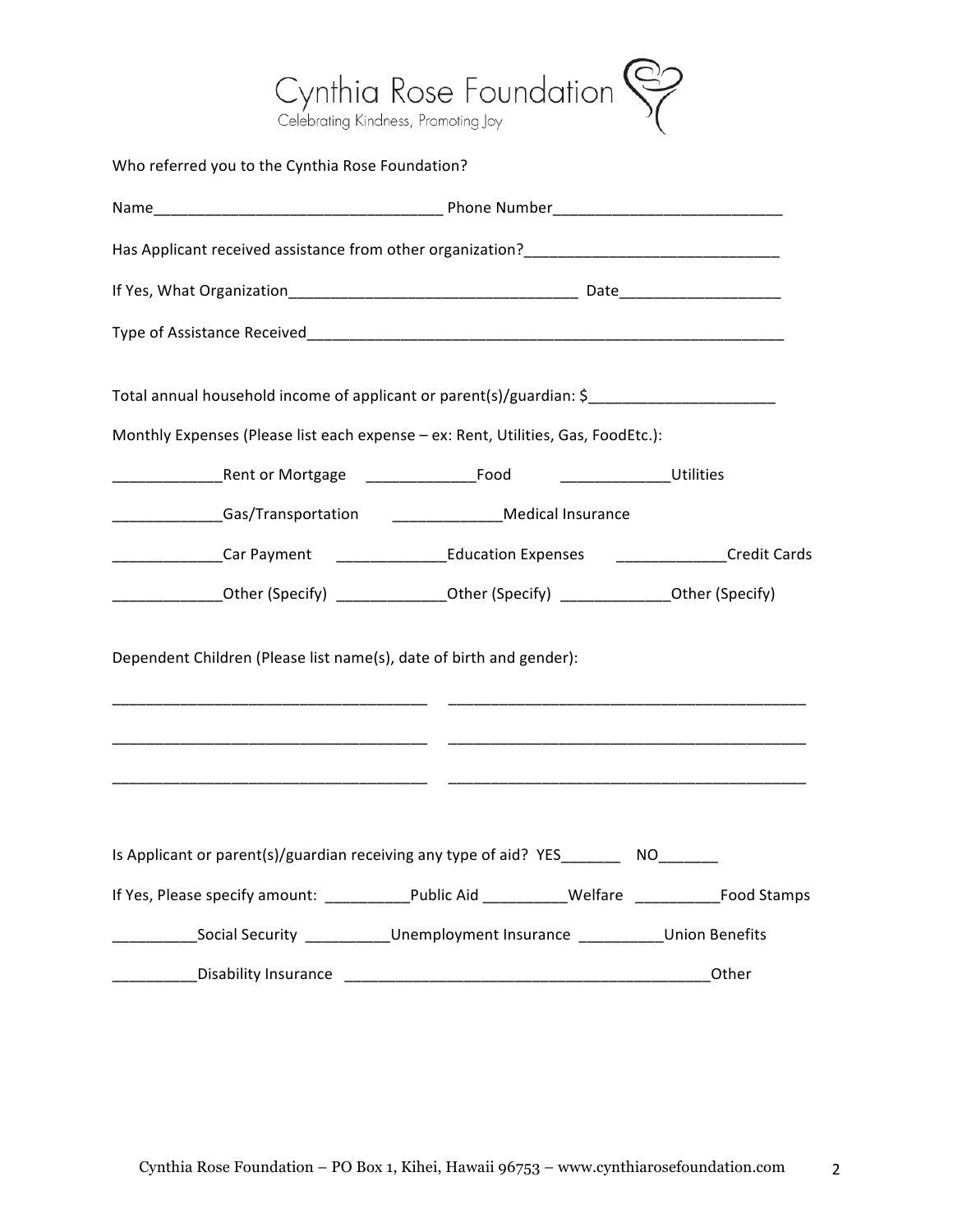

Why are you seeking assistance at this time? Attach a separate sheet if necessary.

| What type of assistance would help you most at this time? Attach a separate sheet if necessary.       |  |
|-------------------------------------------------------------------------------------------------------|--|
|                                                                                                       |  |
| Please describe a moment or quote that you find inspiring. Attach a separate sheet if necessary.      |  |
|                                                                                                       |  |
| Please tell us anything additional you would like us to know about you, your life and your situation. |  |
|                                                                                                       |  |
|                                                                                                       |  |
| MEDICAL APPLICANTS ONLY                                                                               |  |
| Applicant or Parent(s)/Guradian's Insurance Company_____________________________                      |  |
|                                                                                                       |  |
|                                                                                                       |  |
|                                                                                                       |  |
| Does the applicant currently have a hearing or eye doctor? Yes_____ No______ If Yes, complete below:  |  |
|                                                                                                       |  |
|                                                                                                       |  |